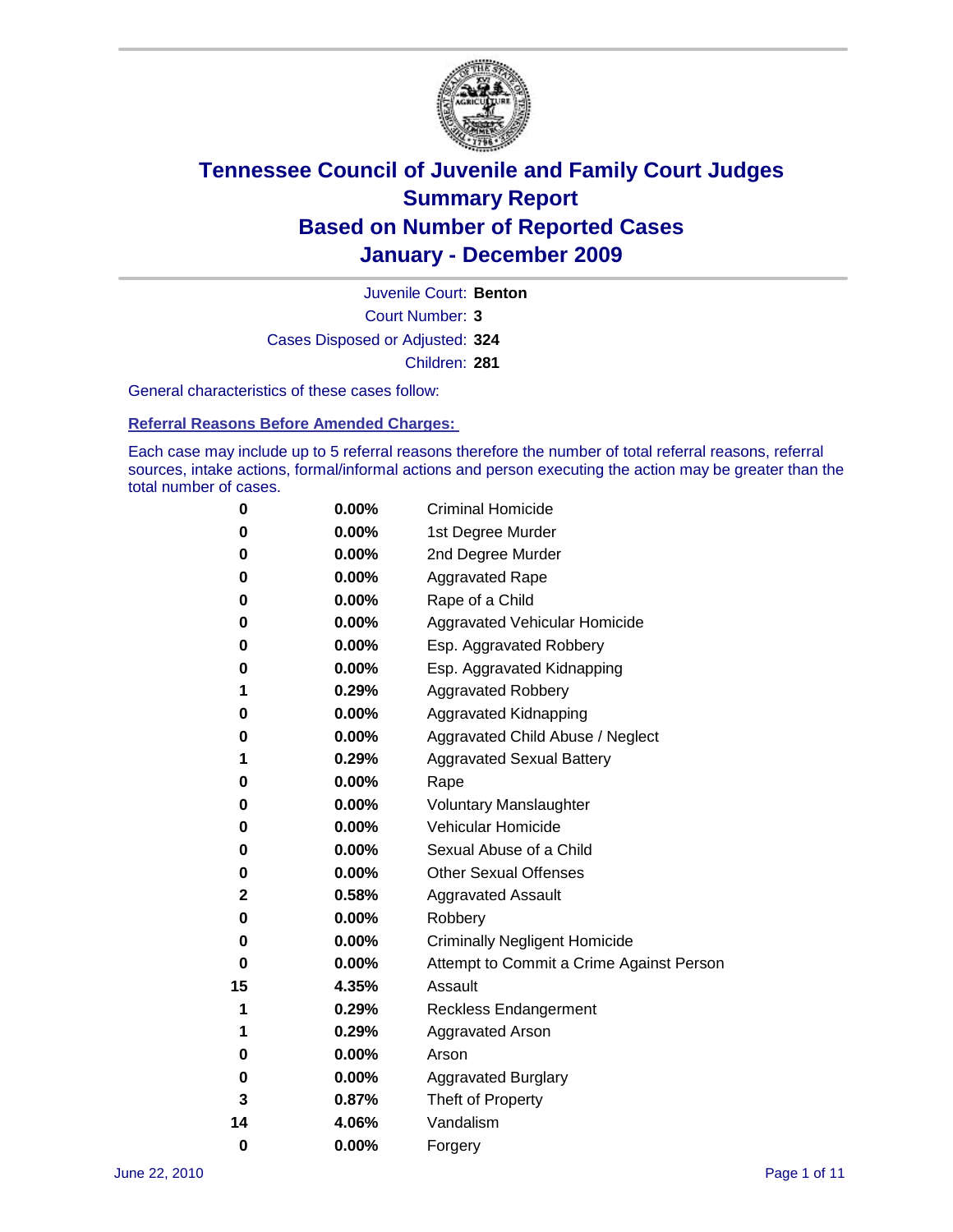

Juvenile Court: **Benton**

Court Number: **3**

Cases Disposed or Adjusted: **324**

Children: **281**

#### **Referral Reasons Before Amended Charges:**

Each case may include up to 5 referral reasons therefore the number of total referral reasons, referral sources, intake actions, formal/informal actions and person executing the action may be greater than the total number of cases.

| 0  | 0.00%  | <b>Worthless Checks</b>                                     |
|----|--------|-------------------------------------------------------------|
| 0  | 0.00%  | Illegal Possession / Fraudulent Use of Credit / Debit Cards |
| 2  | 0.58%  | <b>Burglary</b>                                             |
| 0  | 0.00%  | Unauthorized Use of a Vehicle                               |
| 0  | 0.00%  | <b>Cruelty to Animals</b>                                   |
| 0  | 0.00%  | Sale of Controlled Substances                               |
| 3  | 0.87%  | <b>Other Drug Offenses</b>                                  |
| 3  | 0.87%  | <b>Possession of Controlled Substances</b>                  |
| 0  | 0.00%  | <b>Criminal Attempt</b>                                     |
| 0  | 0.00%  | Carrying Weapons on School Property                         |
| 1  | 0.29%  | Unlawful Carrying / Possession of a Weapon                  |
| 2  | 0.58%  | <b>Evading Arrest</b>                                       |
| 0  | 0.00%  | Escape                                                      |
| 2  | 0.58%  | Driving Under Influence (DUI)                               |
| 8  | 2.32%  | Possession / Consumption of Alcohol                         |
| 0  | 0.00%  | Resisting Stop, Frisk, Halt, Arrest or Search               |
| 0  | 0.00%  | <b>Aggravated Criminal Trespass</b>                         |
| 1  | 0.29%  | Harassment                                                  |
| 0  | 0.00%  | Failure to Appear                                           |
| 1  | 0.29%  | Filing a False Police Report                                |
| 0  | 0.00%  | Criminal Impersonation                                      |
| 7  | 2.03%  | <b>Disorderly Conduct</b>                                   |
| 0  | 0.00%  | <b>Criminal Trespass</b>                                    |
| 1  | 0.29%  | <b>Public Intoxication</b>                                  |
| 0  | 0.00%  | Gambling                                                    |
| 45 | 13.04% | <b>Traffic</b>                                              |
| 0  | 0.00%  | <b>Local Ordinances</b>                                     |
| 5  | 1.45%  | Violation of Wildlife Regulations                           |
| 0  | 0.00%  | Contempt of Court                                           |
| 6  | 1.74%  | Violation of Probation                                      |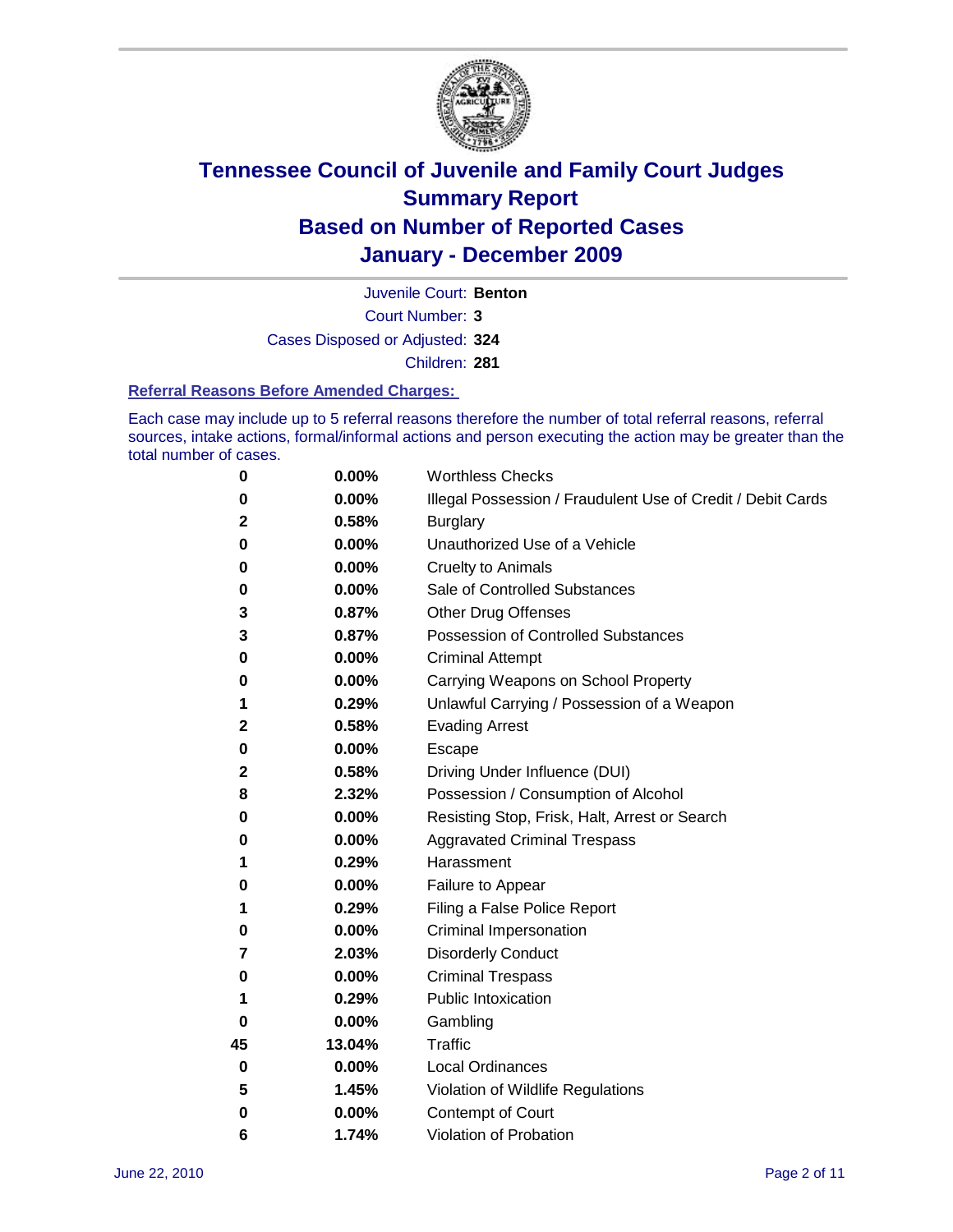

Court Number: **3** Juvenile Court: **Benton** Cases Disposed or Adjusted: **324**

Children: **281**

#### **Referral Reasons Before Amended Charges:**

Each case may include up to 5 referral reasons therefore the number of total referral reasons, referral sources, intake actions, formal/informal actions and person executing the action may be greater than the total number of cases.

| 345         | 100.00%  | <b>Total Referrals</b>                 |
|-------------|----------|----------------------------------------|
| 13          | 3.77%    | Other                                  |
| 0           | 0.00%    | <b>Consent to Marry</b>                |
| 0           | $0.00\%$ | <b>Request for Medical Treatment</b>   |
| 139         | 40.29%   | <b>Child Support</b>                   |
| 2           | 0.58%    | Paternity / Legitimation               |
| 1           | 0.29%    | Visitation                             |
| 28          | 8.12%    | Custody                                |
| $\bf{0}$    | 0.00%    | <b>Foster Care Review</b>              |
| 0           | $0.00\%$ | <b>Administrative Review</b>           |
| 0           | $0.00\%$ | <b>Judicial Review</b>                 |
| 0           | 0.00%    | Violation of Informal Adjustment       |
| 0           | $0.00\%$ | <b>Violation of Pretrial Diversion</b> |
| 0           | $0.00\%$ | Termination of Parental Rights         |
| 3           | 0.87%    | Dependency / Neglect                   |
| 0           | $0.00\%$ | <b>Physically Abused Child</b>         |
| 0           | 0.00%    | Sexually Abused Child                  |
| 0           | $0.00\%$ | Violation of Curfew                    |
| 0           | $0.00\%$ | Violation of a Valid Court Order       |
| $\mathbf 2$ | 0.58%    | Possession of Tobacco Products         |
| 0           | $0.00\%$ | Out-of-State Runaway                   |
|             | 0.29%    | In-State Runaway                       |
| 25          | 7.25%    | Truancy                                |
| 5           | 1.45%    | <b>Unruly Behavior</b>                 |
| 1           | 0.29%    | <b>Violation of Aftercare</b>          |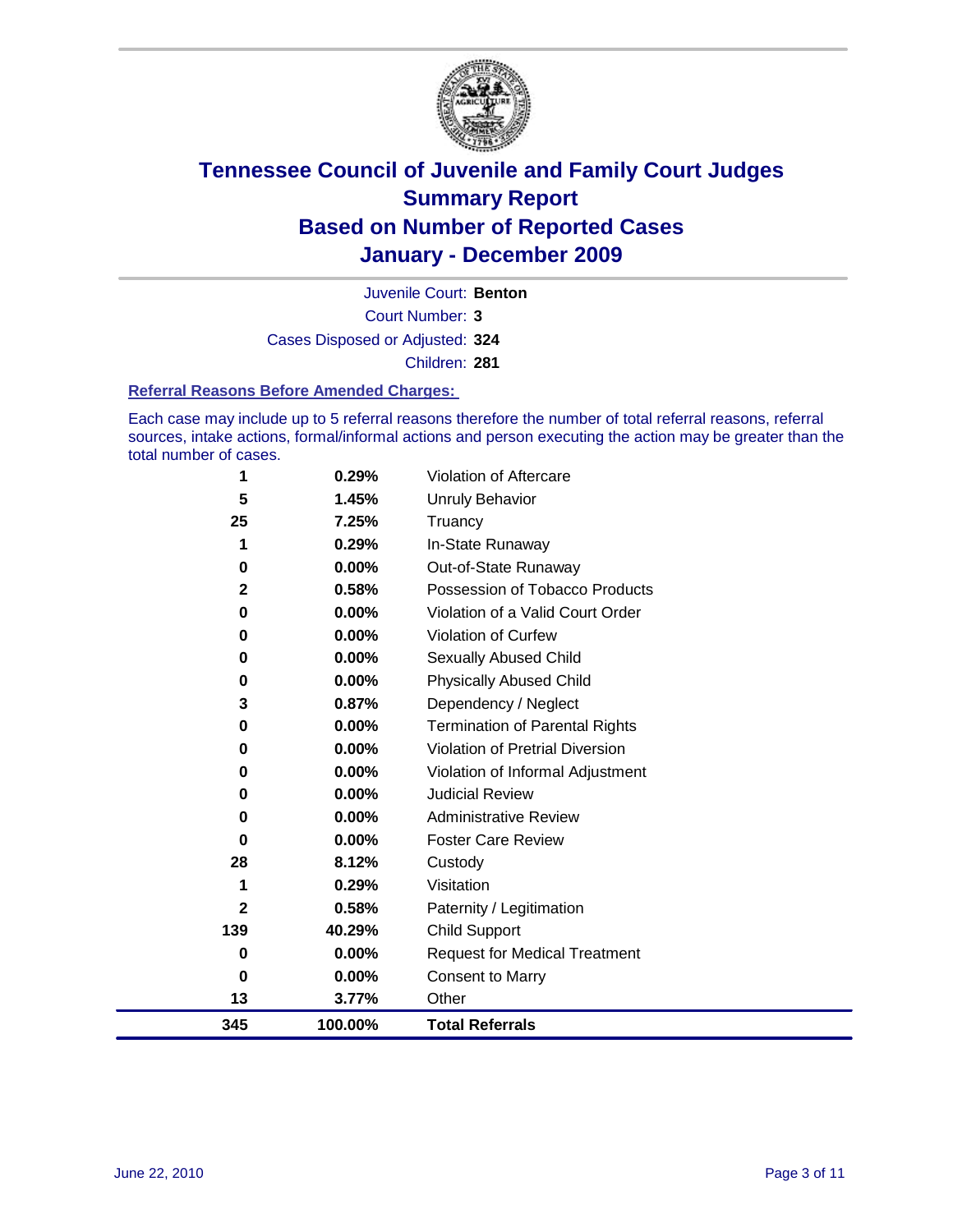

| Juvenile Court: Benton          |               |                                   |  |  |  |  |
|---------------------------------|---------------|-----------------------------------|--|--|--|--|
|                                 |               | <b>Court Number: 3</b>            |  |  |  |  |
| Cases Disposed or Adjusted: 324 |               |                                   |  |  |  |  |
|                                 | Children: 281 |                                   |  |  |  |  |
| <b>Referral Sources: 1</b>      |               |                                   |  |  |  |  |
| 132                             | 38.26%        | <b>Law Enforcement</b>            |  |  |  |  |
| 16                              | 4.64%         | Parents                           |  |  |  |  |
| 5                               | 1.45%         | <b>Relatives</b>                  |  |  |  |  |
| 0                               | $0.00\%$      | Self                              |  |  |  |  |
| $\mathbf 2$                     | 0.58%         | School                            |  |  |  |  |
| 0                               | $0.00\%$      | <b>CSA</b>                        |  |  |  |  |
| 25                              | 7.25%         | <b>DCS</b>                        |  |  |  |  |
| $\mathbf{2}$                    | 0.58%         | <b>Other State Department</b>     |  |  |  |  |
| 138                             | 40.00%        | <b>District Attorney's Office</b> |  |  |  |  |
| 22                              | 6.38%         | <b>Court Staff</b>                |  |  |  |  |
| 0                               | $0.00\%$      | Social Agency                     |  |  |  |  |
| 1                               | 0.29%         | <b>Other Court</b>                |  |  |  |  |
| 0                               | $0.00\%$      | Victim                            |  |  |  |  |
| 0                               | $0.00\%$      | Child & Parent                    |  |  |  |  |
| 0                               | $0.00\%$      | Hospital                          |  |  |  |  |
| 0                               | $0.00\%$      | Unknown                           |  |  |  |  |
| $\mathbf 2$                     | 0.58%         | Other                             |  |  |  |  |
| 345                             | 100.00%       | <b>Total Referral Sources</b>     |  |  |  |  |

### **Age of Child at Referral: 2**

| 4<br>0 | 1.42%<br>0.00% | Ages 19 and Over<br><b>Unknown</b> |  |
|--------|----------------|------------------------------------|--|
|        |                |                                    |  |
|        |                |                                    |  |
| 57     | 20.28%         | Ages 17 through 18                 |  |
| 50     | 17.79%         | Ages 15 through 16                 |  |
| 39     | 13.88%         | Ages 13 through 14                 |  |
| 11     | 3.91%          | Ages 11 through 12                 |  |
| 120    | 42.70%         | Ages 10 and Under                  |  |
|        |                |                                    |  |

<sup>1</sup> If different than number of Referral Reasons (345), verify accuracy of your court's data.

<sup>2</sup> One child could be counted in multiple categories, verify accuracy of your court's data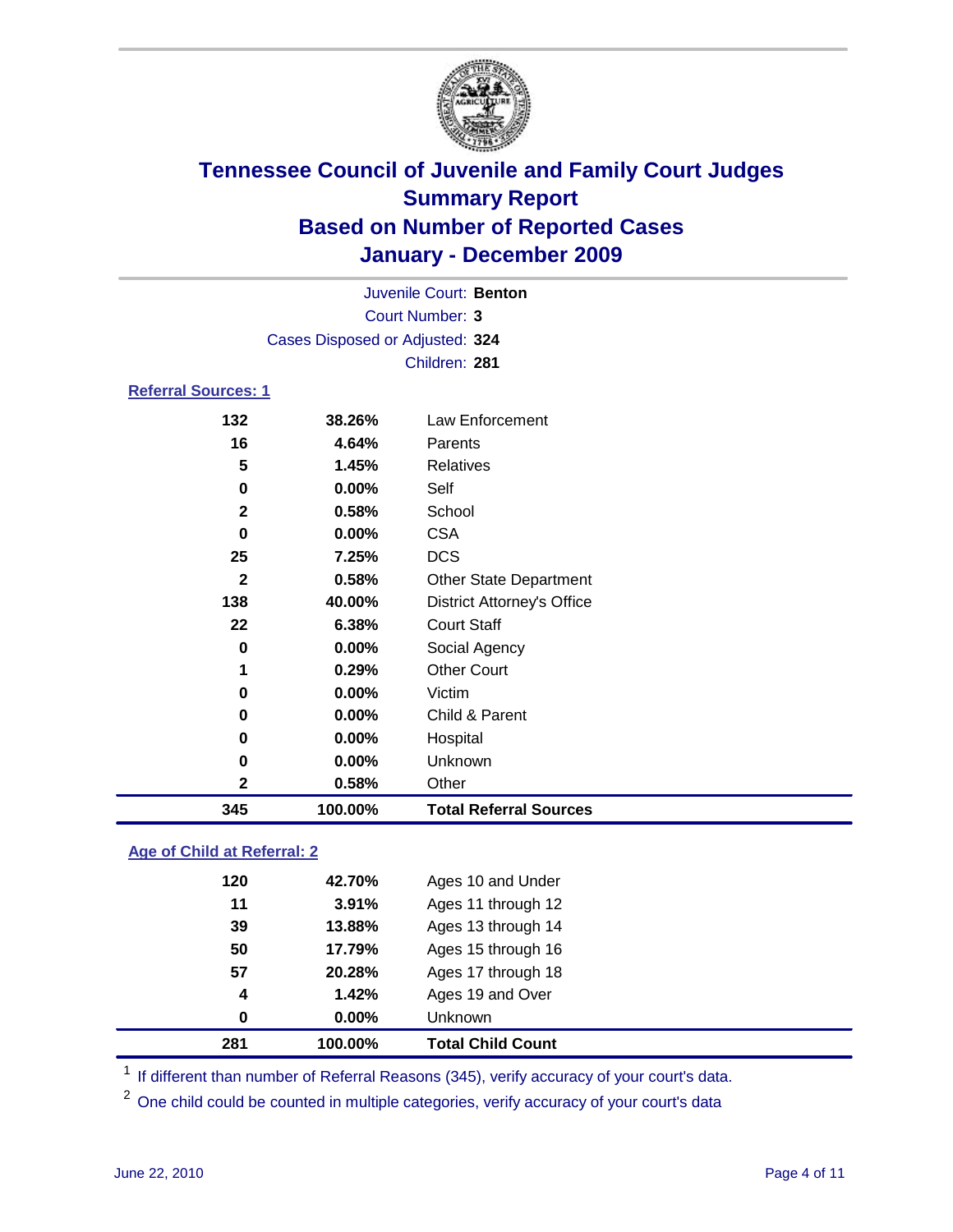

|                           | Juvenile Court: Benton                  |                          |  |  |  |
|---------------------------|-----------------------------------------|--------------------------|--|--|--|
|                           | <b>Court Number: 3</b>                  |                          |  |  |  |
|                           | Cases Disposed or Adjusted: 324         |                          |  |  |  |
|                           |                                         | Children: 281            |  |  |  |
| Sex of Child: 1           |                                         |                          |  |  |  |
| 163                       | 58.01%                                  | Male                     |  |  |  |
| 118                       | 41.99%                                  | Female                   |  |  |  |
| $\mathbf 0$               | 0.00%                                   | Unknown                  |  |  |  |
| 281                       | 100.00%                                 | <b>Total Child Count</b> |  |  |  |
| Race of Child: 1          |                                         |                          |  |  |  |
| 265                       | 94.31%                                  | White                    |  |  |  |
| 14                        | 4.98%                                   | African American         |  |  |  |
| 0                         | 0.00%                                   | Native American          |  |  |  |
| 0                         | 0.00%                                   | Asian                    |  |  |  |
| $\mathbf 0$               | 0.00%                                   | Mixed                    |  |  |  |
| $\overline{\mathbf{2}}$   | 0.71%                                   | Unknown                  |  |  |  |
| 281                       | 100.00%                                 | <b>Total Child Count</b> |  |  |  |
| <b>Hispanic Origin: 1</b> |                                         |                          |  |  |  |
| 3                         | 1.07%                                   | Yes                      |  |  |  |
| 277                       | 98.58%                                  | No                       |  |  |  |
| 1                         | 0.36%                                   | Unknown                  |  |  |  |
| 281                       | 100.00%                                 | <b>Total Child Count</b> |  |  |  |
|                           | <b>School Enrollment of Children: 1</b> |                          |  |  |  |
| 194                       | 69.04%                                  | Yes                      |  |  |  |
| 86                        | 30.60%                                  | No                       |  |  |  |
| 1                         | 0.36%                                   | Unknown                  |  |  |  |
| 281                       | 100.00%                                 | <b>Total Child Count</b> |  |  |  |

One child could be counted in multiple categories, verify accuracy of your court's data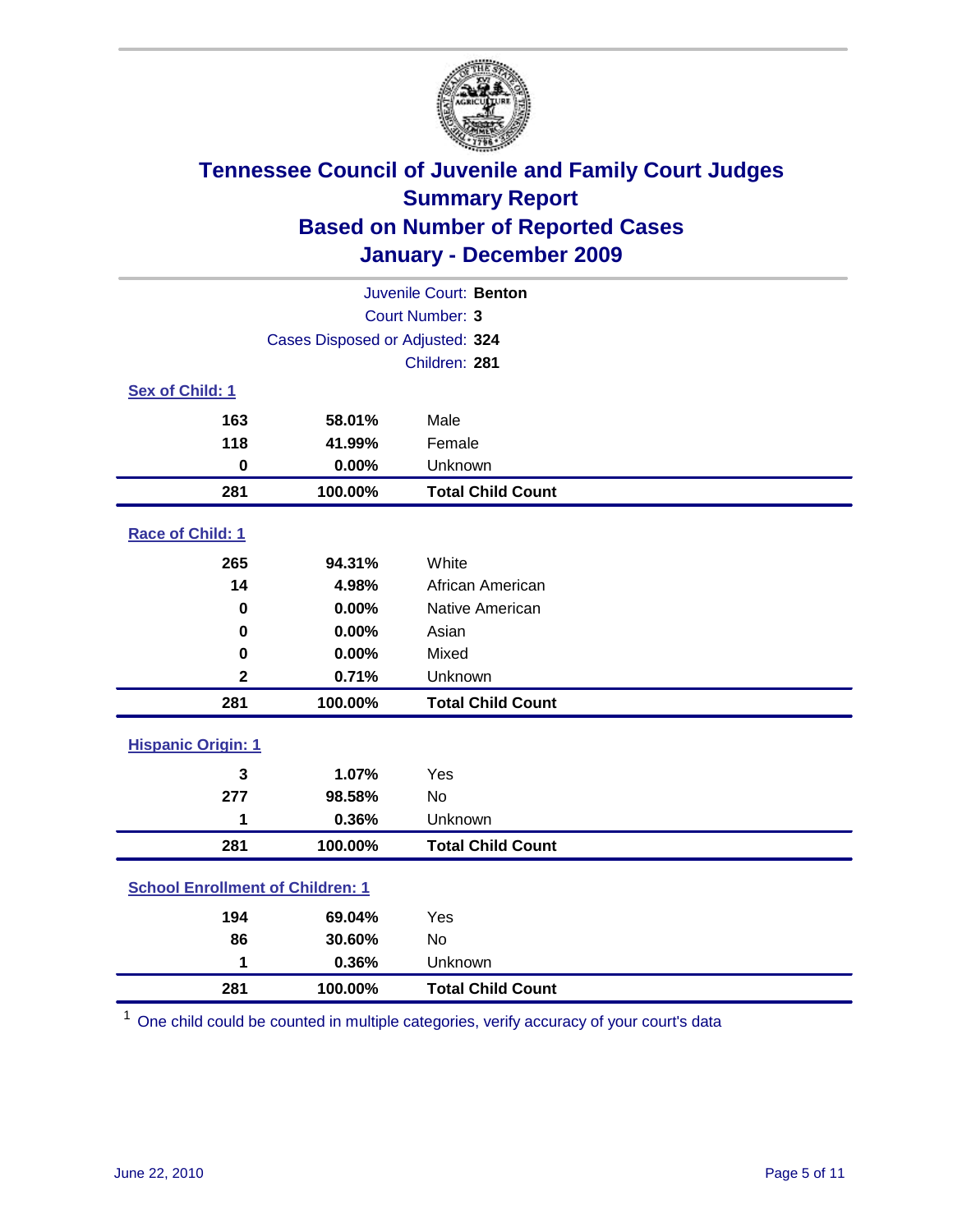

Court Number: **3** Juvenile Court: **Benton** Cases Disposed or Adjusted: **324** Children: **281**

#### **Living Arrangement of Child at Time of Referral: 1**

| 281          | 100.00%  | <b>Total Child Count</b>     |
|--------------|----------|------------------------------|
| 1            | 0.36%    | Other                        |
| 3            | 1.07%    | <b>Unknown</b>               |
| 0            | $0.00\%$ | Independent                  |
| 0            | $0.00\%$ | In an Institution            |
| 0            | $0.00\%$ | In a Residential Center      |
| 0            | 0.00%    | In a Group Home              |
| 7            | 2.49%    | With Foster Family           |
| 0            | 0.00%    | With Adoptive Parents        |
| 21           | 7.47%    | <b>With Relatives</b>        |
| 22           | 7.83%    | With Father                  |
| 178          | 63.35%   | With Mother                  |
| $\mathbf{2}$ | 0.71%    | With Mother and Stepfather   |
| 0            | $0.00\%$ | With Father and Stepmother   |
| 47           | 16.73%   | With Both Biological Parents |
|              |          |                              |

#### **Type of Detention: 2**

| 324 | 100.00%  | <b>Total Detention Count</b> |  |
|-----|----------|------------------------------|--|
| 0   | $0.00\%$ | Other                        |  |
| 323 | 99.69%   | Does Not Apply               |  |
| 0   | $0.00\%$ | <b>Unknown</b>               |  |
| 0   | 0.00%    | <b>Psychiatric Hospital</b>  |  |
| 1   | 0.31%    | Jail - No Separation         |  |
| 0   | $0.00\%$ | Jail - Partial Separation    |  |
| 0   | $0.00\%$ | Jail - Complete Separation   |  |
| 0   | $0.00\%$ | Juvenile Detention Facility  |  |
| 0   | $0.00\%$ | Non-Secure Placement         |  |
|     |          |                              |  |

<sup>1</sup> One child could be counted in multiple categories, verify accuracy of your court's data

<sup>2</sup> If different than number of Cases (324) verify accuracy of your court's data.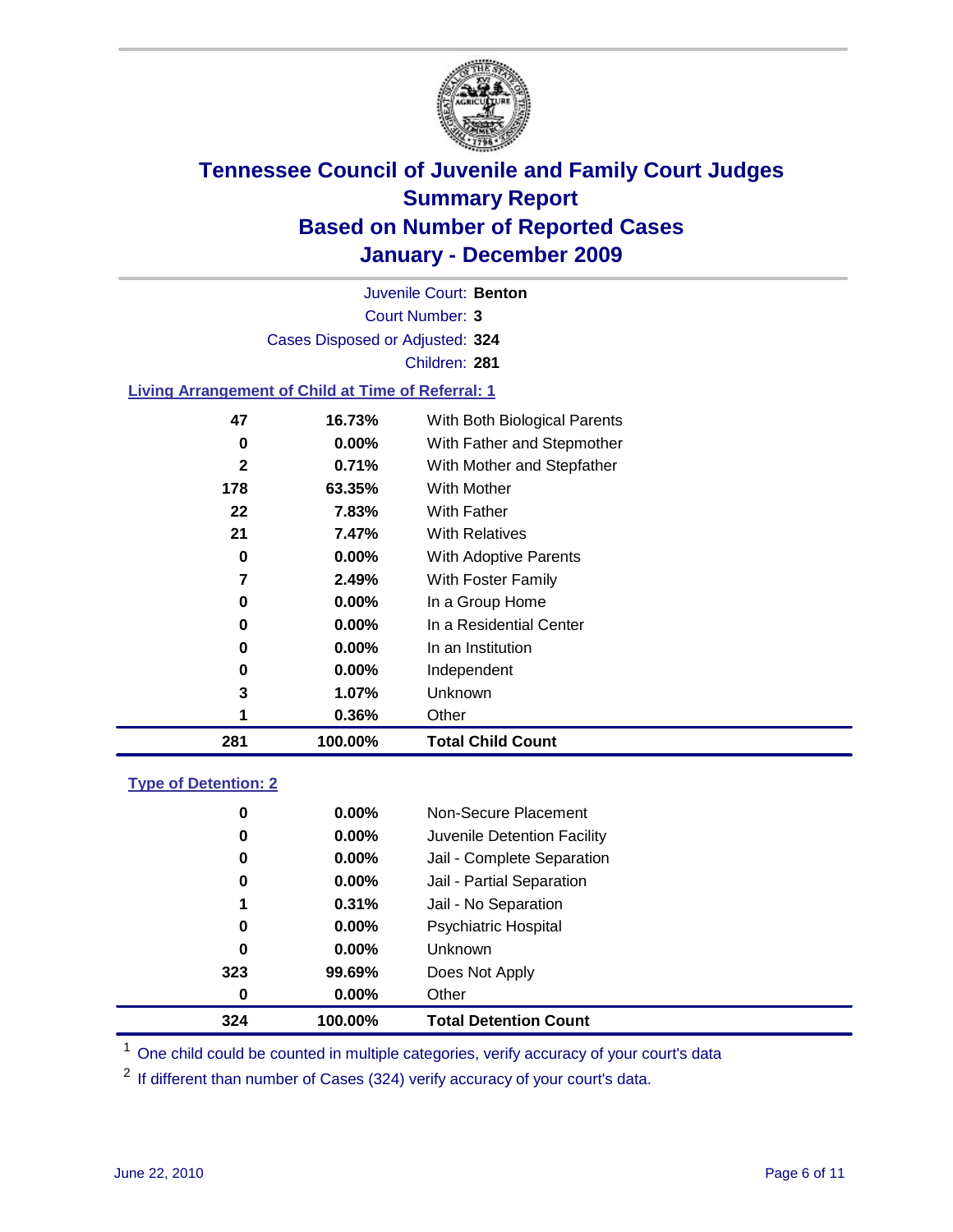

|                          | Juvenile Court: Benton                             |                                      |  |  |  |
|--------------------------|----------------------------------------------------|--------------------------------------|--|--|--|
|                          | <b>Court Number: 3</b>                             |                                      |  |  |  |
|                          | Cases Disposed or Adjusted: 324                    |                                      |  |  |  |
|                          |                                                    | Children: 281                        |  |  |  |
|                          | <b>Placement After Secure Detention Hearing: 1</b> |                                      |  |  |  |
| $\mathbf 0$              | 0.00%                                              | Returned to Prior Living Arrangement |  |  |  |
| $\bf{0}$                 | 0.00%                                              | Juvenile Detention Facility          |  |  |  |
| $\bf{0}$                 | 0.00%                                              | Jail                                 |  |  |  |
| 0                        | 0.00%                                              | Shelter / Group Home                 |  |  |  |
| 1                        | 0.31%                                              | <b>Foster Family Home</b>            |  |  |  |
| $\bf{0}$                 | 0.00%                                              | Psychiatric Hospital                 |  |  |  |
| 0                        | 0.00%                                              | Unknown                              |  |  |  |
| 323                      | 99.69%                                             | Does Not Apply                       |  |  |  |
| $\bf{0}$                 | 0.00%                                              | Other                                |  |  |  |
| 324                      | 100.00%                                            | <b>Total Placement Count</b>         |  |  |  |
|                          |                                                    |                                      |  |  |  |
| <b>Intake Actions: 2</b> |                                                    |                                      |  |  |  |
| 321                      | 93.04%                                             | <b>Petition Filed</b>                |  |  |  |
| $\mathbf{2}$             | 0.58%                                              | <b>Motion Filed</b>                  |  |  |  |
| 20                       | 5.80%                                              | <b>Citation Processed</b>            |  |  |  |
| 0                        | 0.00%                                              | Notification of Paternity Processed  |  |  |  |
| $\mathbf 0$              | 0.00%                                              | Scheduling of Judicial Review        |  |  |  |
| $\bf{0}$                 | 0.00%                                              | Scheduling of Administrative Review  |  |  |  |
| 0                        | 0.00%                                              | Scheduling of Foster Care Review     |  |  |  |
| 0                        | 0.00%                                              | Unknown                              |  |  |  |
| 1                        | 0.29%                                              | Does Not Apply                       |  |  |  |
| 1                        | 0.29%                                              | Other                                |  |  |  |

<sup>1</sup> If different than number of Cases (324) verify accuracy of your court's data.

<sup>2</sup> If different than number of Referral Reasons (345), verify accuracy of your court's data.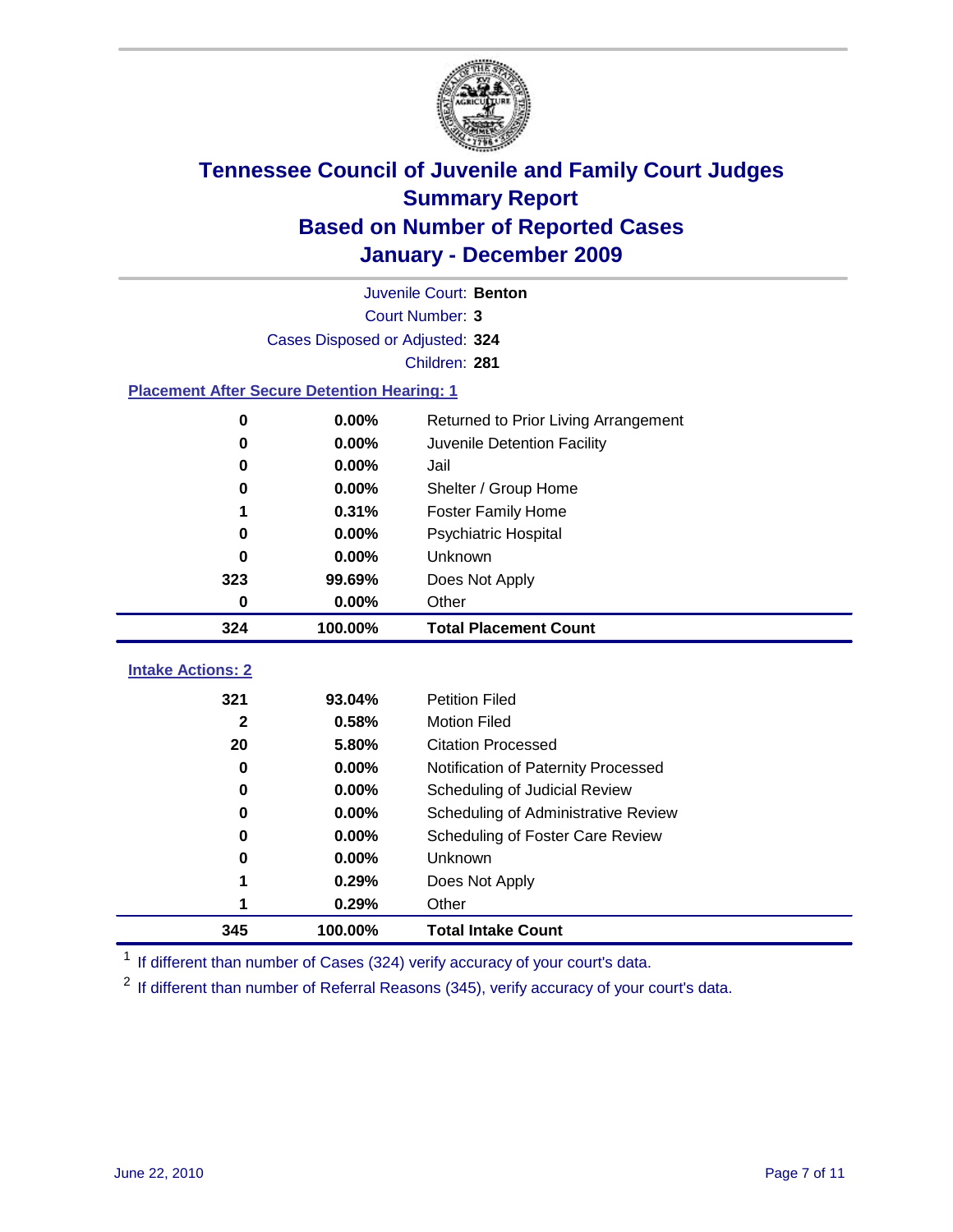

Court Number: **3** Juvenile Court: **Benton** Cases Disposed or Adjusted: **324** Children: **281**

#### **Last Grade Completed by Child: 1**

| 281            | 100.00%  | <b>Total Child Count</b>     |  |
|----------------|----------|------------------------------|--|
| 47             | 16.73%   | Other                        |  |
| 5              | 1.78%    | Unknown                      |  |
| 36             | 12.81%   | <b>Never Attended School</b> |  |
| 3              | 1.07%    | Graduated                    |  |
| 1              | 0.36%    | <b>GED</b>                   |  |
| 1              | 0.36%    | Non-Graded Special Ed        |  |
| $\mathbf 0$    | 0.00%    | 12th Grade                   |  |
| 39             | 13.88%   | 11th Grade                   |  |
| 34             | 12.10%   | 10th Grade                   |  |
| 49             | 17.44%   | 9th Grade                    |  |
| 5              | 1.78%    | 8th Grade                    |  |
| 13             | 4.63%    | 7th Grade                    |  |
| 1              | 0.36%    | 6th Grade                    |  |
| 4              | 1.42%    | 5th Grade                    |  |
| 17             | 6.05%    | 4th Grade                    |  |
| 10             | 3.56%    | 3rd Grade                    |  |
| 9              | 3.20%    | 2nd Grade                    |  |
| $\overline{7}$ | 2.49%    | 1st Grade                    |  |
| $\mathbf 0$    | $0.00\%$ | Kindergarten                 |  |
| 0              | 0.00%    | Preschool                    |  |
| $\mathbf 0$    | 0.00%    | Too Young for School         |  |

### **Enrolled in Special Education: 1**

| 281 | 100.00% | <b>Total Child Count</b> |
|-----|---------|--------------------------|
| 4   | 1.42%   | Unknown                  |
| 275 | 97.86%  | No                       |
| 2   | 0.71%   | Yes                      |
|     |         |                          |

One child could be counted in multiple categories, verify accuracy of your court's data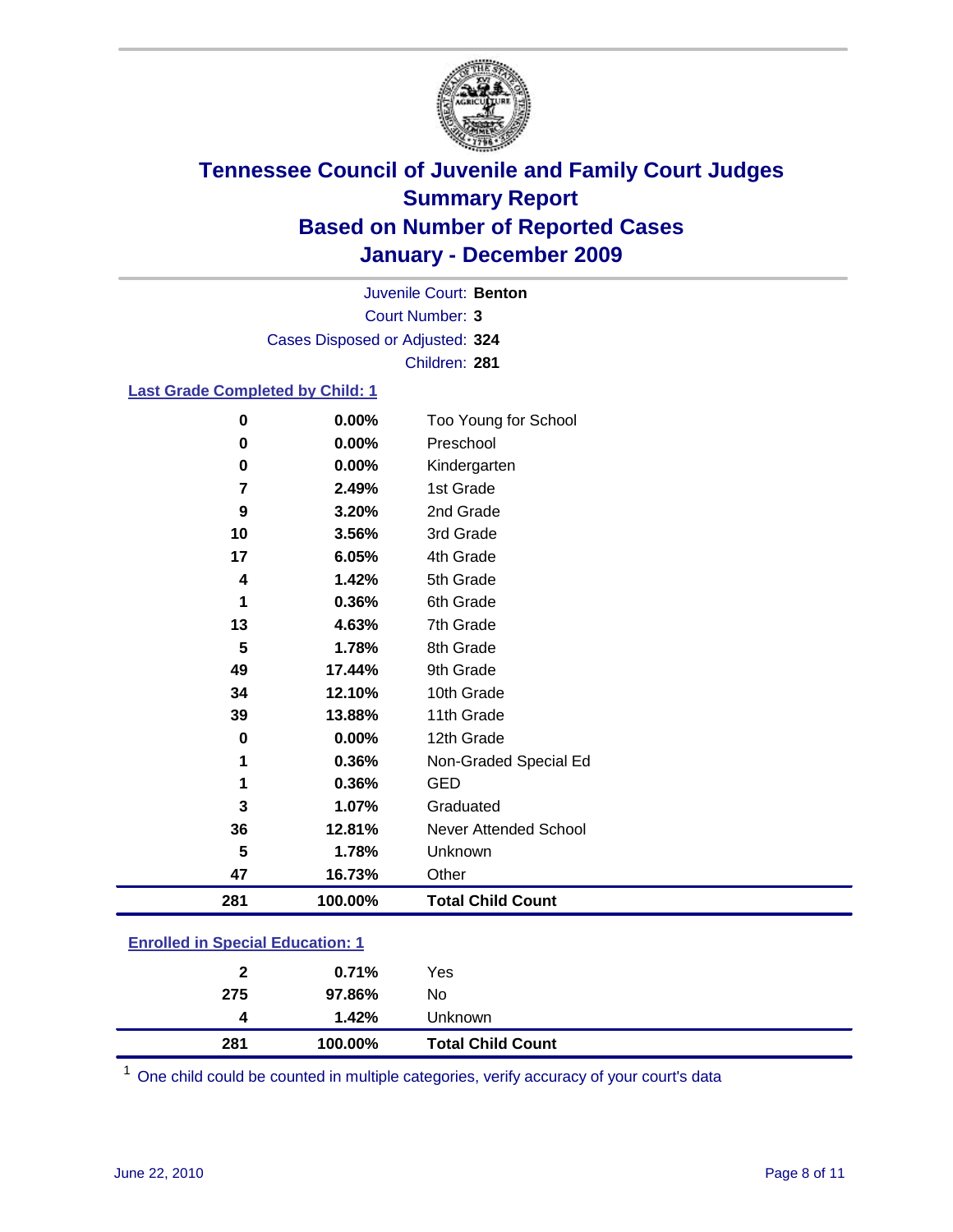

| Juvenile Court: Benton       |                                 |                           |  |  |
|------------------------------|---------------------------------|---------------------------|--|--|
|                              | Court Number: 3                 |                           |  |  |
|                              | Cases Disposed or Adjusted: 324 |                           |  |  |
|                              | Children: 281                   |                           |  |  |
| <b>Action Executed By: 1</b> |                                 |                           |  |  |
| 328                          | 95.07%                          | Judge                     |  |  |
| 0                            | $0.00\%$                        | Referee                   |  |  |
| 17                           | 4.93%                           | <b>YSO</b>                |  |  |
| 0                            | $0.00\%$                        | Other                     |  |  |
| 0                            | $0.00\%$                        | Unknown                   |  |  |
| 345                          | 100.00%                         | <b>Total Action Count</b> |  |  |

### **Formal / Informal Actions: 1**

| 52           | 15.07%   | Dismissed                                        |
|--------------|----------|--------------------------------------------------|
| $\mathbf{2}$ | 0.58%    | Retired / Nolle Prosequi                         |
| 16           | 4.64%    | <b>Complaint Substantiated Delinquent</b>        |
| 0            | $0.00\%$ | <b>Complaint Substantiated Status Offender</b>   |
|              | 0.29%    | <b>Complaint Substantiated Dependent/Neglect</b> |
| 0            | $0.00\%$ | <b>Complaint Substantiated Abused</b>            |
| $\bf{0}$     | $0.00\%$ | <b>Complaint Substantiated Mentally III</b>      |
| 17           | 4.93%    | Informal Adjustment                              |
| 25           | 7.25%    | <b>Pretrial Diversion</b>                        |
| 0            | $0.00\%$ | <b>Transfer to Adult Court Hearing</b>           |
| 0            | $0.00\%$ | Charges Cleared by Transfer to Adult Court       |
| 227          | 65.80%   | <b>Special Proceeding</b>                        |
|              | 0.29%    | <b>Review Concluded</b>                          |
| 4            | 1.16%    | Case Held Open                                   |
| 0            | $0.00\%$ | Other                                            |
| 0            | $0.00\%$ | <b>Unknown</b>                                   |
| 345          | 100.00%  | <b>Total Action Count</b>                        |

<sup>1</sup> If different than number of Referral Reasons (345), verify accuracy of your court's data.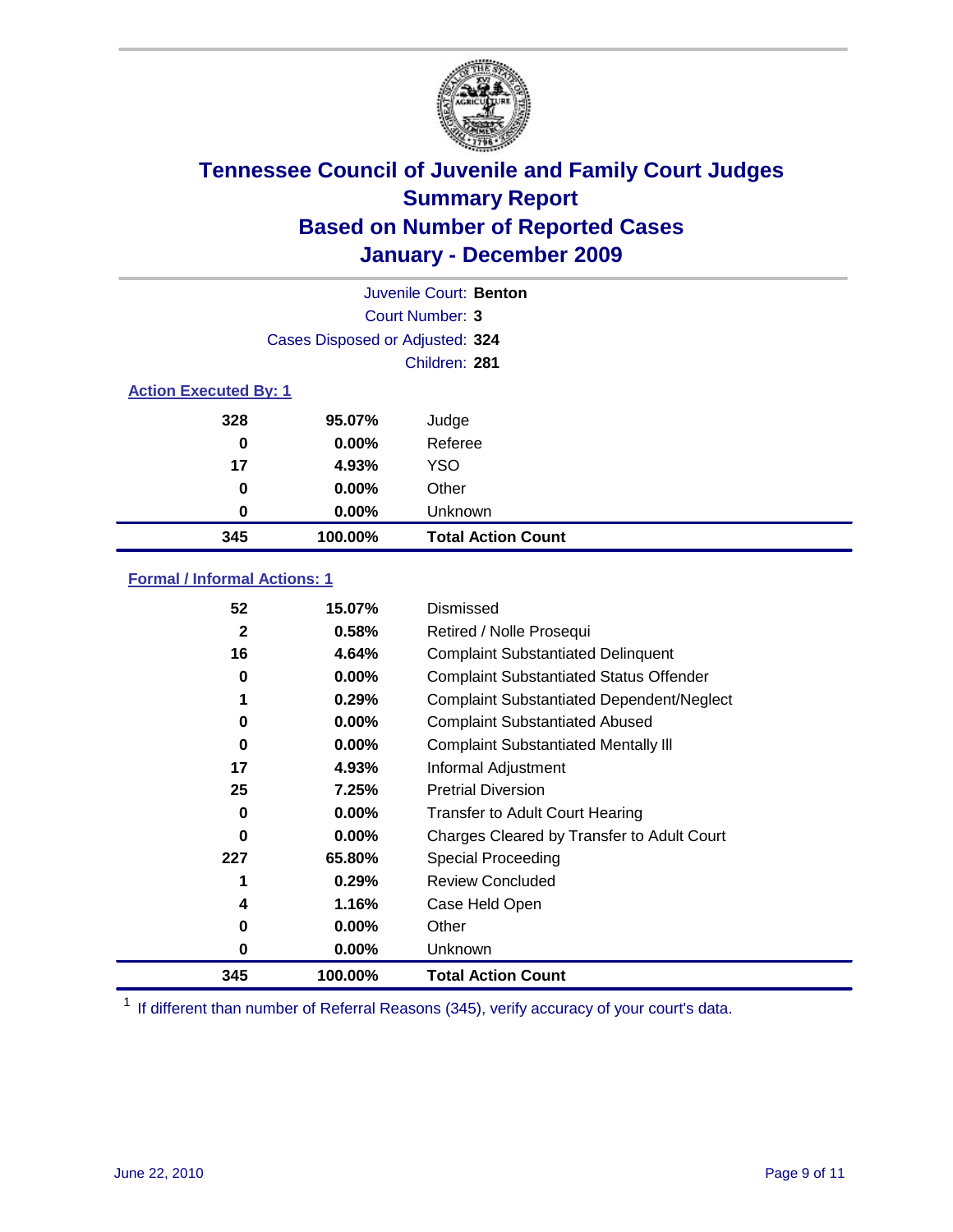

|                       |                                 | Juvenile Court: Benton                                |
|-----------------------|---------------------------------|-------------------------------------------------------|
|                       |                                 | Court Number: 3                                       |
|                       | Cases Disposed or Adjusted: 324 |                                                       |
|                       |                                 | Children: 281                                         |
| <b>Case Outcomes:</b> |                                 | There can be multiple outcomes for one child or case. |
| 71                    | 13.45%                          | <b>Case Dismissed</b>                                 |
| 0                     | 0.00%                           | Case Retired or Nolle Prosequi                        |
| 87                    | 16.48%                          | Warned / Counseled                                    |
| 7                     | 1.33%                           | Held Open For Review                                  |
| 29                    | 5.49%                           | Supervision / Probation to Juvenile Court             |
| 17                    | 3.22%                           | <b>Probation to Parents</b>                           |
| 0                     | 0.00%                           | Referral to Another Entity for Supervision / Service  |
| 16                    | 3.03%                           | Referred for Mental Health Counseling                 |
| 17                    | 3.22%                           | Referred for Alcohol and Drug Counseling              |
| 1                     | 0.19%                           | <b>Referred to Alternative School</b>                 |
| 0                     | 0.00%                           | Referred to Private Child Agency                      |
| 1                     | 0.19%                           | Referred to Defensive Driving School                  |
| $\mathbf 2$           | 0.38%                           | Referred to Alcohol Safety School                     |
| 1                     | 0.19%                           | Referred to Juvenile Court Education-Based Program    |
| 6                     | 1.14%                           | Driver's License Held Informally                      |
| 0                     | 0.00%                           | <b>Voluntary Placement with DMHMR</b>                 |
| 0                     | 0.00%                           | <b>Private Mental Health Placement</b>                |
| 0                     | 0.00%                           | <b>Private MR Placement</b>                           |
| 0                     | 0.00%                           | Placement with City/County Agency/Facility            |
| 0                     | 0.00%                           | Placement with Relative / Other Individual            |
| 2                     | 0.38%                           | Fine                                                  |
| 9                     | 1.70%                           | <b>Public Service</b>                                 |
| 9                     | 1.70%                           | Restitution                                           |
| 0                     | 0.00%                           | <b>Runaway Returned</b>                               |
| 3                     | 0.57%                           | No Contact Order                                      |
| 0                     | 0.00%                           | Injunction Other than No Contact Order                |
| 0                     | 0.00%                           | <b>House Arrest</b>                                   |
| 2                     | 0.38%                           | <b>Court Defined Curfew</b>                           |
| 0                     | 0.00%                           | Dismissed from Informal Adjustment                    |
| 0                     | 0.00%                           | <b>Dismissed from Pretrial Diversion</b>              |
| 0                     | 0.00%                           | Released from Probation                               |
| 0                     | 0.00%                           | <b>Transferred to Adult Court</b>                     |
| 0                     | 0.00%                           | <b>DMHMR Involuntary Commitment</b>                   |